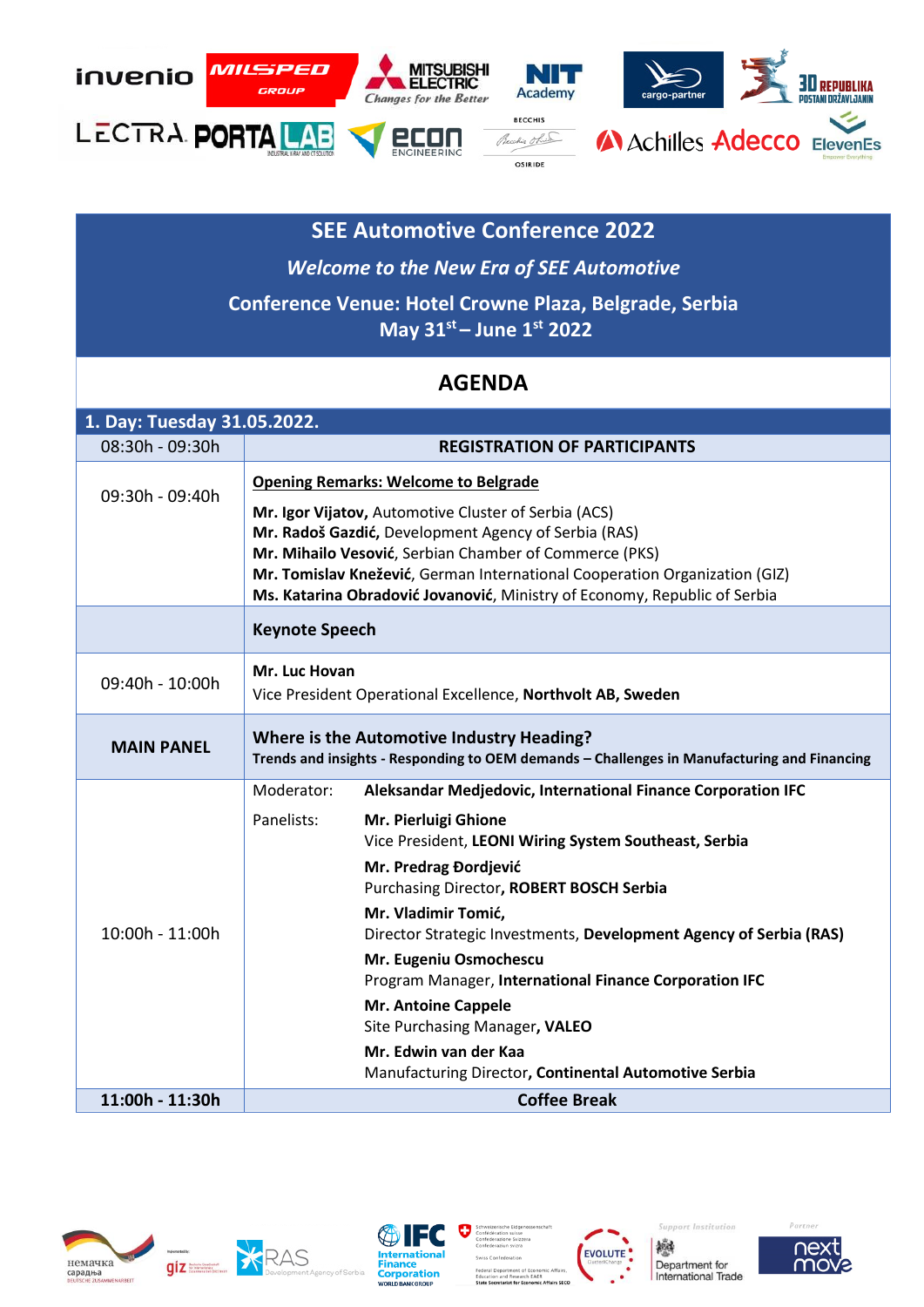

| <b>SESSION 1</b> | New Trends and Technologies shaping the Automotive Sectors<br>Start-ups - Manufacturing Technologies - Digital Procurement - Automation                                                                                                                                                                                                                                                                                                                        |  |
|------------------|----------------------------------------------------------------------------------------------------------------------------------------------------------------------------------------------------------------------------------------------------------------------------------------------------------------------------------------------------------------------------------------------------------------------------------------------------------------|--|
| 11:30h - 12:45h  | <b>Ms. Hemdat Sagi</b><br>Chief Strategy & Business Development Officer, Konnect - Volkswagen<br>Group Innovation Hub, Tel Aviv, Israel<br>Mr. Edwin van der Kaa<br>Manufacturing Director, Continental Automotive Serbia<br>Mr. Chris Kiely<br>Chief Customer Officer, Achilles Information Ltd.<br>Mr. Lukas Majewski<br>Director, Automotive Factory Automation EMEA, Mitsubishi Elec. Europe<br>Mr. Nemanja Mikać<br>Chief Executive Officer, ElevenEs doo |  |
| <b>SESSION 2</b> | Intelligent Mobility & Logistics that make the Automotive Industry Move                                                                                                                                                                                                                                                                                                                                                                                        |  |
| 12:45h - 13:15h  | Mr. Milan Mladenović<br>Sales Manager, Greenfield Projects, Milsped Group<br>Mr. Enzo Tesi<br>CEO, Caar spa<br>Mr. Milan Lani<br>Corporate Director Product Management Contract Logistics, cargo-partner                                                                                                                                                                                                                                                       |  |
| 13:15h - 14:30h  | <b>Lunch Break</b>                                                                                                                                                                                                                                                                                                                                                                                                                                             |  |
| <b>SESSION 3</b> | Big in Japan: An Insight into the Japanese Automotive Industry<br>How Japanese Companies operate in the Region and Beyond - Trends & Technologies used                                                                                                                                                                                                                                                                                                         |  |
| 14:30h - 15:30h  | Moderator:<br>Mr. Oliver Lepori,<br>Executive Director, Japanese Business Alliance in Serbia<br>Panelists:<br>Mr. Aleksandar Stanković,<br>Team Leader West Balkan Countries, Mitsubishi Electric Europe B.V.<br>Mr. Kenichiro Takasago<br>Deputy General Director, TOYO Corporation Serbia<br>Mr. Miroslav Jovanović                                                                                                                                          |  |
|                  | Plant Manager, HILEX Serbia<br>Setting Standards for the Automotive Industries: Management, Training and                                                                                                                                                                                                                                                                                                                                                       |  |
| <b>SESSION 4</b> | <b>Quality</b>                                                                                                                                                                                                                                                                                                                                                                                                                                                 |  |
| 15:30h - 16:30h  | Mr. Piotr Domagała<br>Country Head Business Development & Executive Search, Invenio<br>Prof. Dr. Milan Z. Bjelica<br>CEO, NIT Institute LLC - Serbia<br>Mr. András Viktor SZABÓ<br>Managing Director, QFD - Hungary<br>Mr. Faris Bećirović                                                                                                                                                                                                                     |  |







V